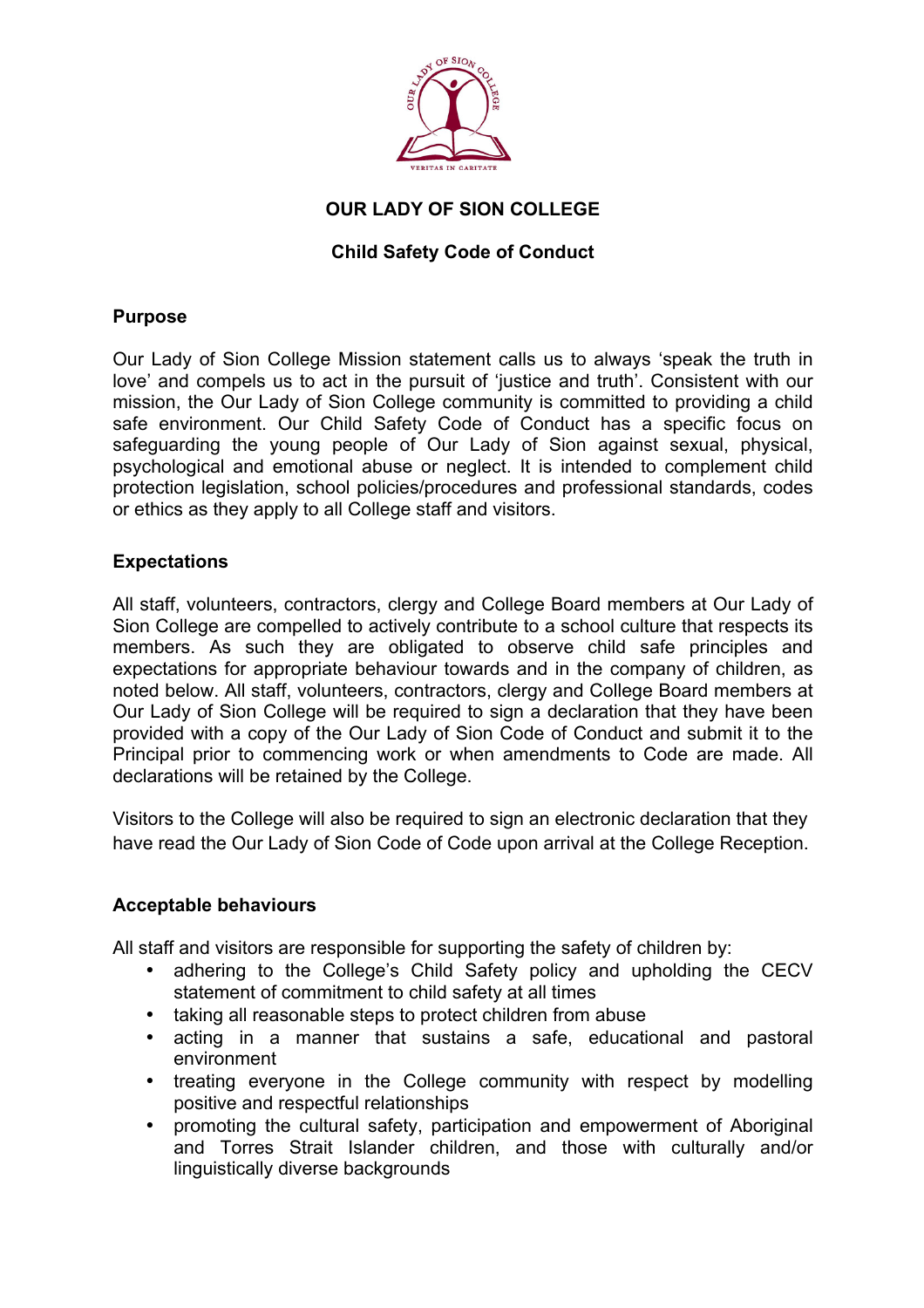- promoting the safety, participation and empowerment of children with a disability
- ensuring, where practicable, meetings with an individual student or small group of students occur in College meeting rooms, open spaces or classrooms with clear visibility
- understanding all reporting obligations as they relate to mandatory reporting and reporting under the *Crimes Act 1958* (Vic)
- When a Reportable Conduct allegation is received by the Principal, the Principal will follow the expectations as outlined by the relevant statutory authorities and the Commission for Children and Young People.
- When the allegation is made against the Principal, contact will be made to the Chair of the Members of the Sisters of Our Lady of Sion who will follow the expectations as outlined by the relevant statutory authorities Commission for Children and Young People.
- In all circumstances, allegations of criminal conduct must be reported to the Victorian Police as the first priority.

In the event of an allegation of child abuse being made, the person to whom the allegation is made should:

- listen and respond to the child(ren), whether they are telling you about their safety or the safety of another child
- report any child safety concerns to the College Principal or Deputy Principals
- report any allegations of child abuse to the College Principal or Deputy **Principals**
- ensure as quickly as possible that the child(ren) are safe
- comply with all reporting obligations as they relate to mandatory reporting and reporting under the *Crimes Act 1958* (Vic)

# **Unacceptable behaviours**

College staff and visitors must not:

- ignore or disregard any suspected or disclosed child abuse
- develop any 'special' relationships with children that could be seen as favouritism (for example, the offering of gifts or special treatment for specific children)
- exhibit behaviours with children which may be construed as unnecessarily physical (for example, inappropriate sitting on laps)
- put children at risk of abuse (for example, by locking doors)
- initiate unnecessary physical contact with children or do things of a personal nature that a child can do for themselves, such as toileting or changing clothes
- engage in open discussions of a mature or adult nature in the presence of children (for example, personal social activities)
- use inappropriate language in the presence of children
- express personal views on cultures, race or sexuality in the presence of children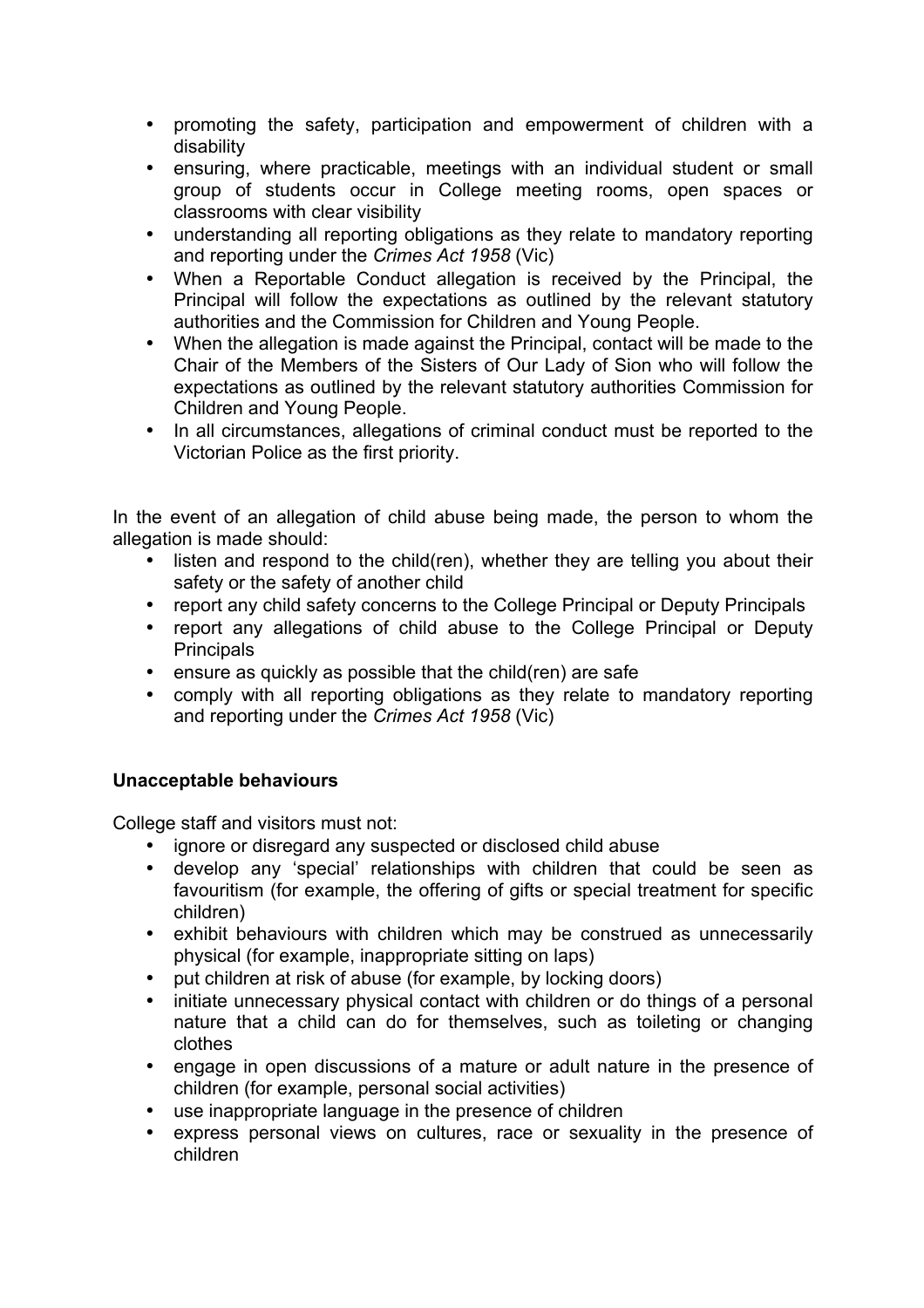- discriminate against any child, including because of age, gender, race, culture, vulnerability, sexuality, ethnicity or disability
- have inappropriate contact with a child or their family outside of the College
- use any personal communication channels/device such as a personal email account
- exchange personal contact details such as phone number, social networking sites or personal email addresses
- have any online contact with a child (including by social media, email, instant messaging, etc) or their family unless necessary for example, by providing families with enewsletters or assisting students with their school work
- photograph or video a child without the consent of the parent or guardians
- work with children while under the influence of alcohol or illegal drugs

### **Definitions**

**Child abuse** includes:

- any act committed against a child involving:
	- o a sexual offence, or
	- o an offence under section 49B(2) of the *Crimes Act 1958* (Vic)(grooming)
- the infliction, on a child, of:
	- o physical violence, or
	- o serious emotional or psychological harm, or
	- o serious neglect of a child

**Child** refers to any enrolled student of Our Lady of Sion College

**Child-connected work** means work authorised by the school governing authority and performed by an adult in a school environment while children are present or reasonably expected to be present.

**Child safety** encompasses matters related to protecting all children from child abuse, managing the risk of child abuse, providing support to a child at risk of child abuse, and responding to incidents or allegations of child abuse.

**College environment** means any physical or virtual place made available or authorised by the school governing authority for use by a child during or outside school hours, including:

- a campus of the College
- online College environments (including email and intranet systems)